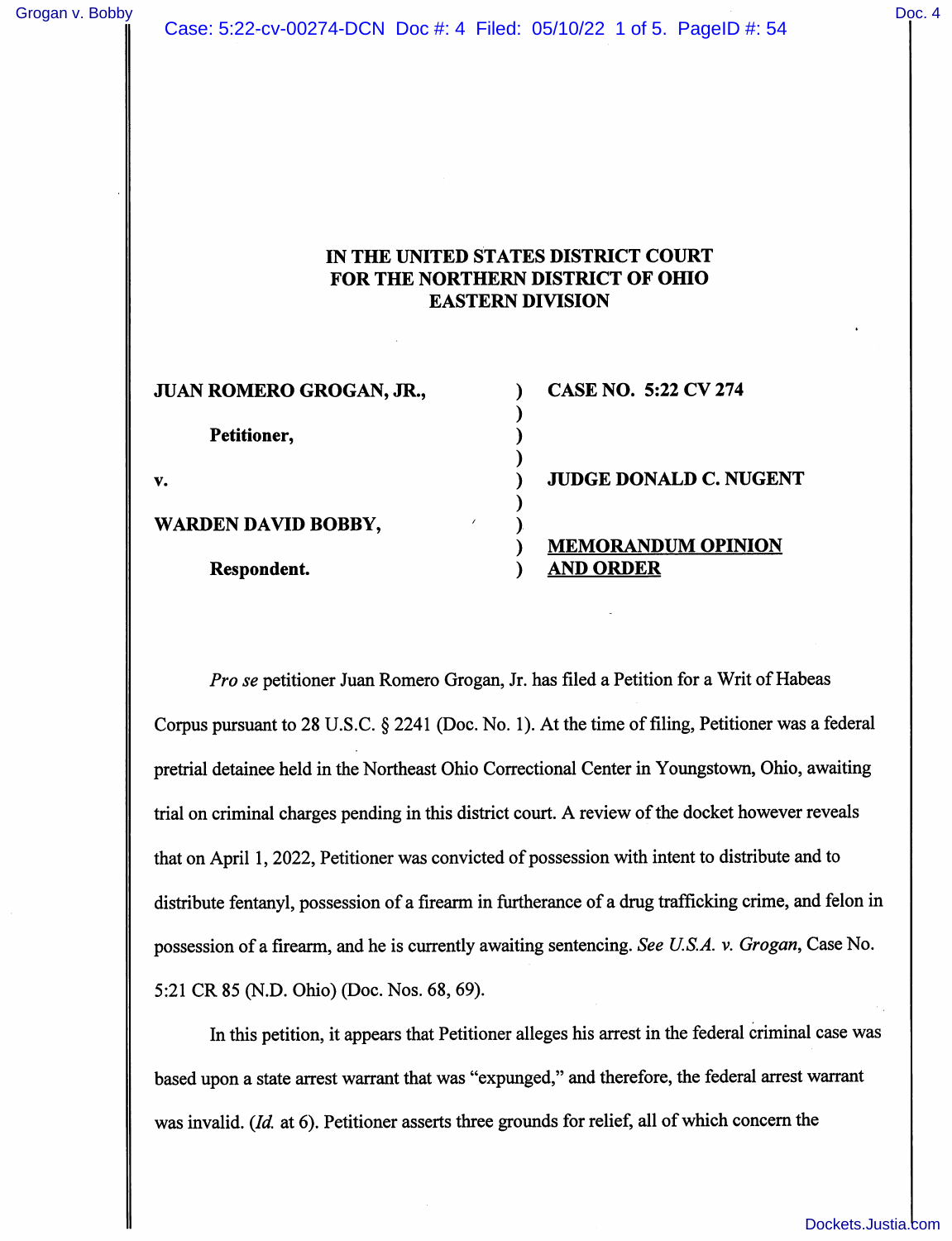sufficiency of the search and arrest warrants, unlawful restraint, and the seizure of Petitioner's property. (Doc. No. 1). He is seeking immediate release, the "federal prosecution to be found moot and to be excluded as a collateral consequence for subject matter jurisdiction," and a hearing to develop the record and provide additional evidence. (*Id.* at 7).

\

Writs of habeas corpus "may be granted by the Supreme Court, any justice thereof, the district courts and any circuit judge within their respective jurisdictions." 28 U.S.C. § 2241(a). Section 2241 "is an affirmative grant of power to federal courts to issue writs of habeas corpus to prisoners being held 'in violation of the Constitution or laws or treaties of the United States.'" Rice v. White, 660 F.3d 242, 249 (6th Cir. 2011) (quoting Section 2241(c)). Because Petitioner is appearing pro se, the allegations in his petition must be construed in his favor, and his pleadings are held to a less stringent standard than those prepared by counsel. Urbina v. Thoms, 270 F.3d 292,295 (6th Cir. 2001). The Court may, however, dismiss the petition at any time, or make any such disposition as law and justice require, if it determines the petition fails to establish adequate grounds for relief. *Hilton v. Braunskill*, 481 U.S. 770, 775, 107 S. Ct. 2113, 95 L. Ed. 2d 724 (1987); see also Allen v. Perini, 424 F.2d 134,141 (6th Cir. 1970) (holding district courts have a duty to "screen out" petitions lacking merit on their face under Section 2243).

To the extent Petitioner is challenging the circumstances surrounding his arrest and the seizure of his property as a federal pretrial detainee, this claim must fail. To be eligible for habeas corpus relief under § 2241 as a federal pretrial detainee, Petitioner is required to first exhaust available remedies. See, e.g., Jones v. Perkins, 245 U.S. 390, 391-92,38 S. Ct. 166,62 L. Ed. 358 (1918) ("It is well settled that in the absence of exceptional circumstances in criminal cases the regular judicial procedure should be followed and habeas corpus should not be granted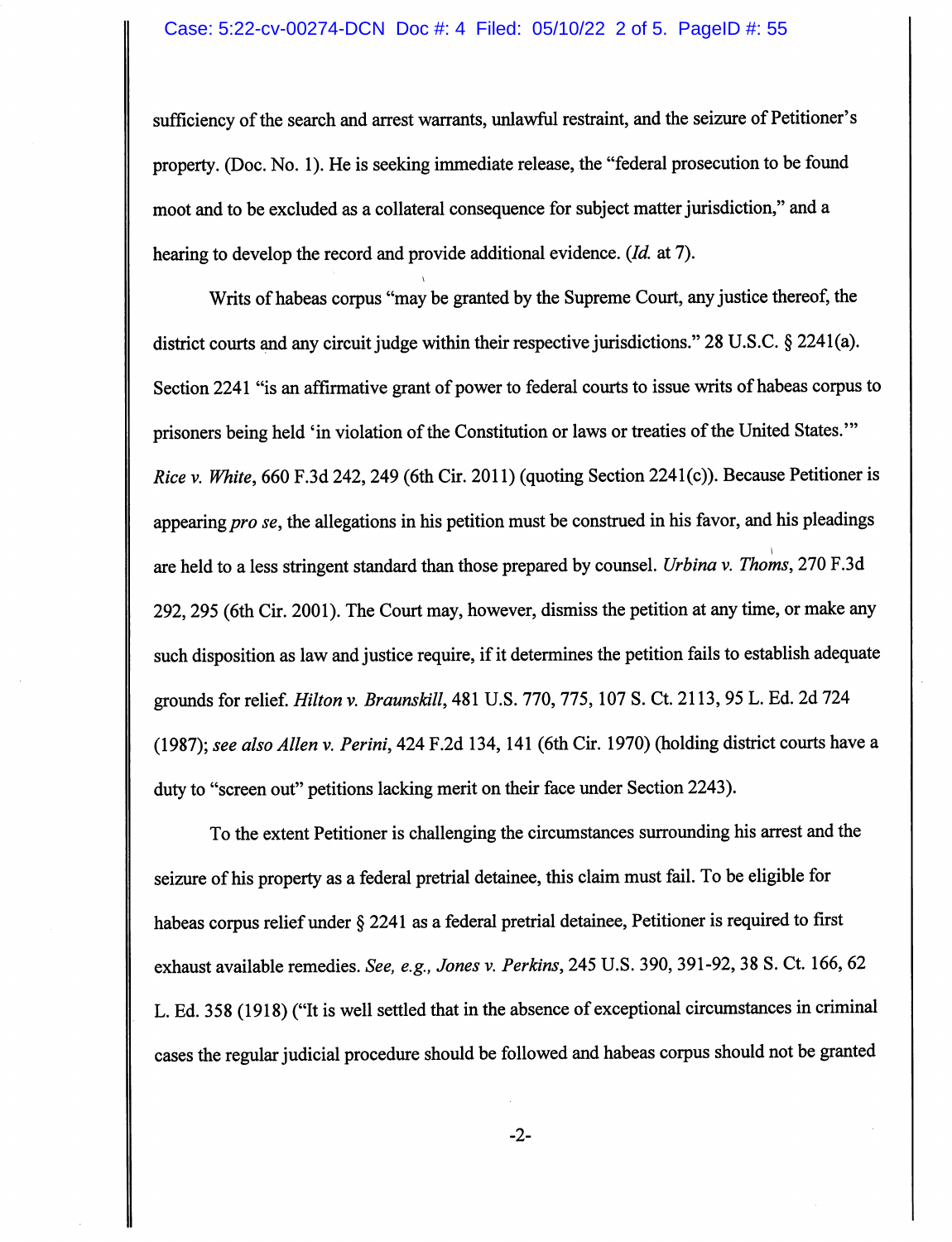in advance of a trial."); Riggins v. United States, 199 U.S. 547, 550-51, 26 S. Ct. 147, 50 L. Ed. 303(1905) (vacating order granting habeas relief when pretrial detainees filed habeas petitions before "invok[ing] the action of the Circuit Court upon the sufficiency of the indictment by a motion to quash or otherwise"); Fassler v. United States, 858 F.2d 1016, 1018-19 (5th Cir. 1988) (per curiam) (stating that Defendants carmot use § 2241 to challenge pretrial detention orders that can be challenged under 18 U.S.C. § 3145); United States v. Pipito, 861 F.2d 1006, 1009 (7th Cir. 1987) (same).

Here, Petitioner indicates in his petition that he did not appeal the alleged unlawful restraint because "no appeal process has been available." (Doc. No. 1 at 2). Petitioner had therefore not exhausted his remedies.

Moreover, even if Petitioner had exhausted his remedies, the nature of his claims still precludes this Court's review. Just as where the Court should abstain when a state pretrial detainee raises habeas claims that would be dispositive of the underlying criminal charges, federal court efficiency and administration principles dictate that this Court decline to review claims that would dispose of an underlying pending federal criminal action until the petitioner has exhausted the claims at his upcoming criminal trial. Braden v. 30th Judicial Circuit Court, 410 U.S. 484,489,93 S. Ct. 1123, 35 L. Ed. 2d 443 (1973); Dickerson v. Louisiana, 816 F.2d 220,225-26 (5th Cir. 1987). In this case. Petitioner seeks invalidation of his arrest warrant and dismissal of the charges. Such claims, if successful, would obviously dispose of the underlying federal criminal charges. This Court must therefore abstain firom review.

To the extent Petitioner has been convicted and he is challenging his conviction, such claims must be asserted under §2255, or on direct appeal. See Capaldi v. Pontesso, 135 F.3d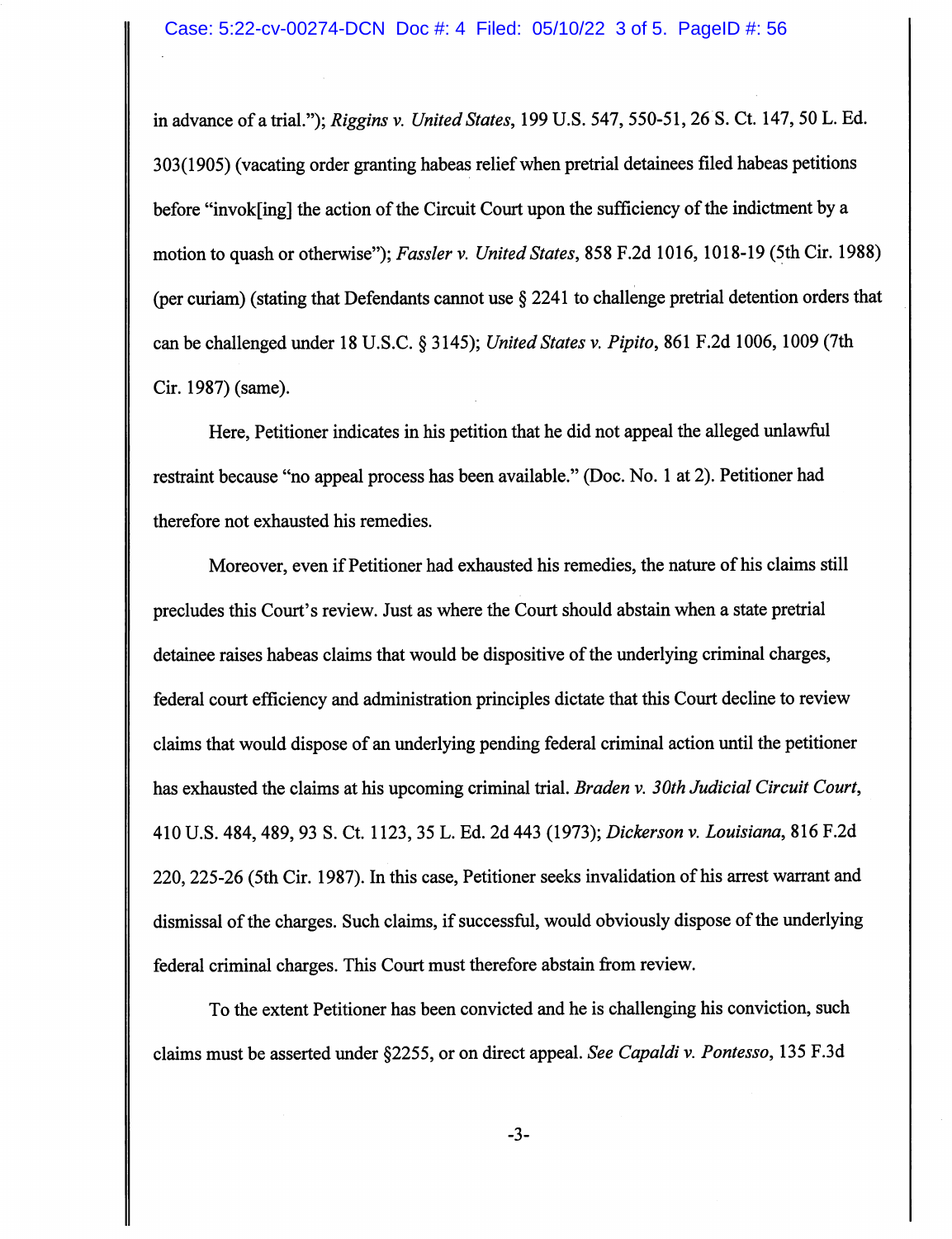1122,1123 (6th Cir. 2003) (a federal prisoner must challenge the legality of his conviction or sentence by filing a post-conviction motion under 28 U.S.C. § 2255 with the trial court). A habeas corpus petition under § 2241 may be used by a federal prisoner only to challenge the manner in which his sentence is being carried out, such as the computation of sentence credits or parole eligibility. United States v. Jalili, 925 F.2d 889, 894 (6th Cir. 1999). The remedy afforded under § 2241 is not an additional, alternative, or supplemental remedy to that prescribed under § 2255. See Bradshaw v. Story, 86 F.3d 164,166 (10th Cir. 1996).

Under highly exceptional circumstances, a prisoner may challenge the legality of his conviction under § 2241, instead of under § 2255, if he is able to establish that his remedy under § 2255 is "inadequate or ineffective" to test the legality of his detention. 28 U.S.C. § 2255(e); Truss v. Davis, 115 F. App'x 772, 773-74 (6th Cir. 2004). A petitioner may take advantage of this "savings clause" only when, after his conviction has become final, the Supreme Court re-interprets the terms of the statute under which the petitioner was convicted in a manner that establishes that his conduct did not violate the statute. Wooten v. Cauley, 677 F.3d 303, 307-08 (6th Cir. 2012); Martin v. Perez, 319 F.3d 799, 804 (6th Cir. 2003) ("A prisoner who can show an intervening change in the law establishes his actual innocence can invoke the savings clause of § 2255 and proceed under § 2241"). This exception does not apply where the petitioner failed to seize an earlier opportunity to correct a fundamental defect in his conviction under pre-existing law, whether by direct appeal or by motion under § 2255, or where he did assert his claim in an earlier motion under § 2255 and was denied relief. Charles v. Chandler, 180 F.3d 753,756 (6th Cir. 1999). Petitioner has not demonstrated any such exceptional circumstances exist here.